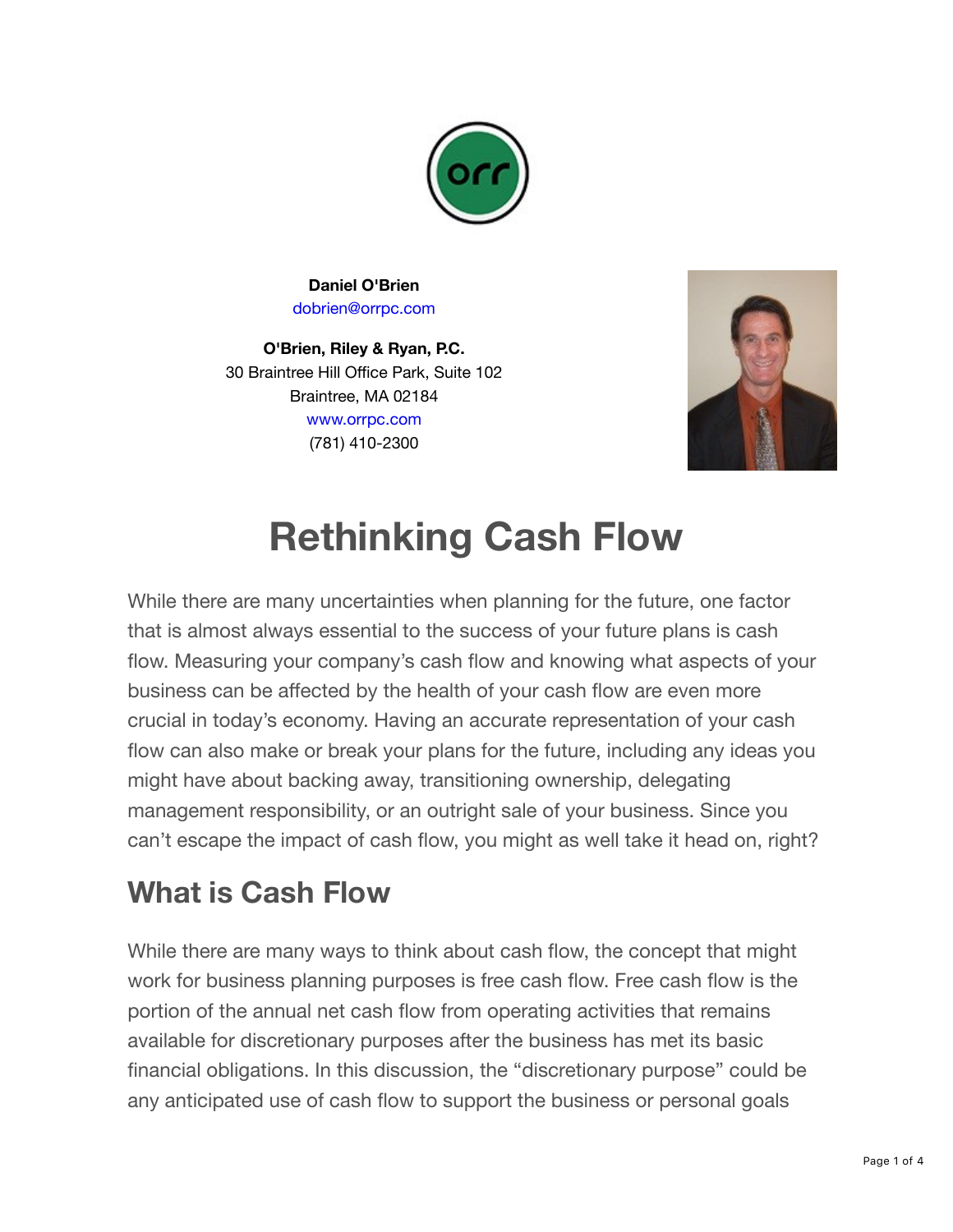and objectives of the owners of a closely-held business. So, free cash flow might be supporting new initiatives, return on investment for current or new owners, cash-based incentive compensation plans, or the buy-out of one or more owners. In other words, cash flow can be described as the engine that powers your plans for the future.

### **Importance of Cash Flow**

Cash flow is so essential because it impacts just about every aspect of your current and future business operations and planning. Cash flow can affect the value of your business, the magnitude of risk associated with the business, and the business' ability to manage debt or fund growth.

As much as we don't want to admit it, cash flow is the lifeblood of a company. Owners must understand —and be able to measure —where cash comes from and where it goes. It is an accurate indicator of the financial health of your business. Unlike more subjective measures, it makes no assumptions and entertains no preconceptions.

#### **3 Ways to Reboot Your Cash Flow Strategy**

1. Assess Billing and Collections Practices – It may be time to do a complete review and overhaul of your customer relationships, invoicing practices, collections policies, discount policies, and credit policies for your customers. You may find that your cash flow pipeline has many small leaks that, once plugged, can impact the stability and predictability of your cash flow.

2. Rethink Spending and Financing – Right now businesses are revisiting business priorities and expenses in ways that they did not anticipate as recently as last year. Changing from owning to leasing equipment and facilities, renegotiating pricing or terms with suppliers, and taking advantage of widespread changes in the way businesses operate and interact can lead to big savings. You may have leverage or bargaining power that you haven't had in the past.

3. Put It in Writing – Ultimately, we are talking about free cash flow because good business planning requires a constant eye toward the future and what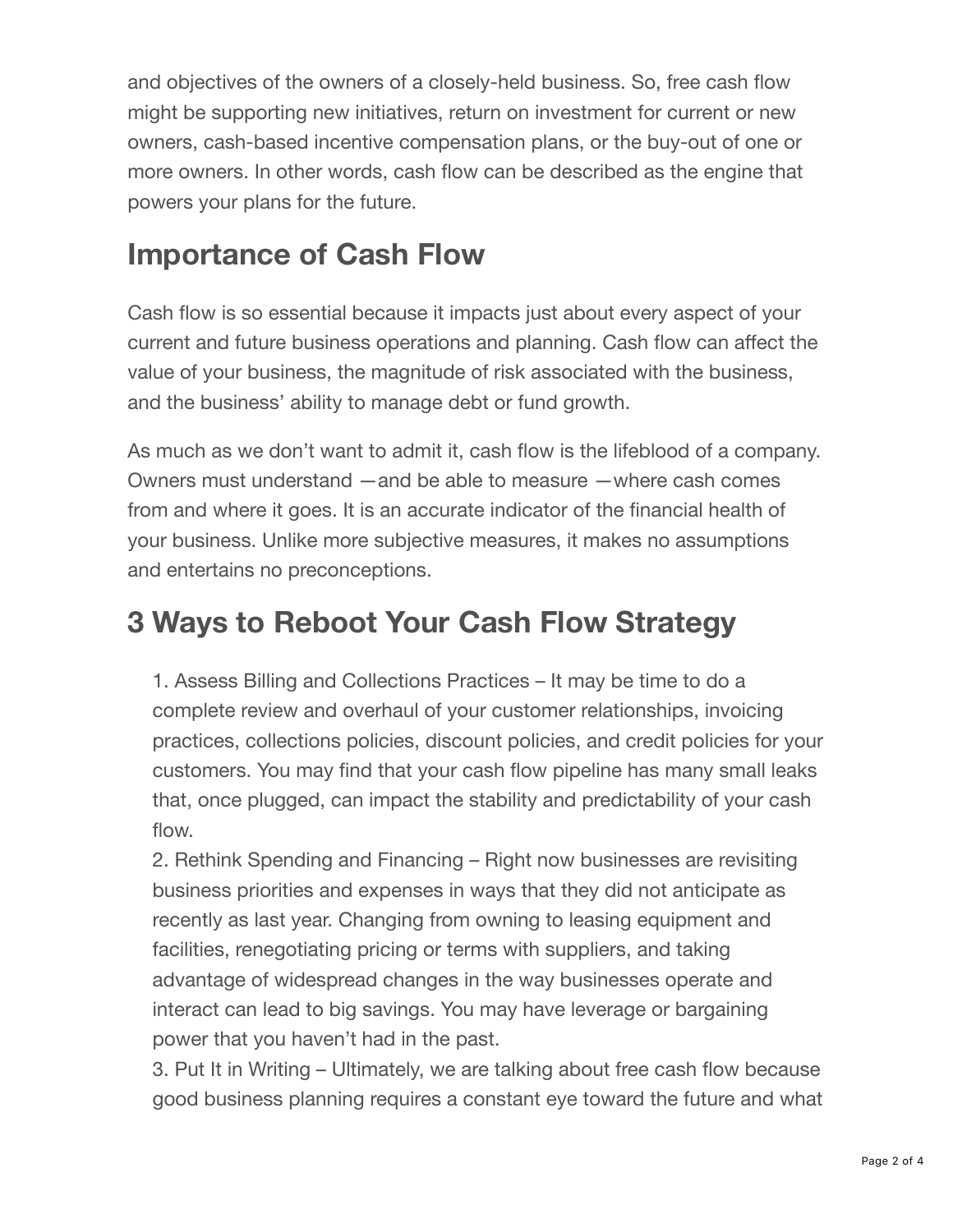you want it to look like. Thinking through your priorities for the future, and how they may have changed, can allow you to rebalance your use of free cash flow to best suit your goals as they stand today. Business planning shouldn't be a static process in which you set your course and then just assume you'll arrive at your destination. Frequent course corrections are often necessary to finally reach your targets. A short, written, prioritized list of your priorities and how you'll use your current and future cash flow to support them, is a tangible way to visualize your plans for the future.

#### **Keeping Your Eye on the Ball**

You may be putting out fires and managing unexpected crises more frequently now than in the past. But you also know how important it is to look to the future and make decisions that you believe will help achieve your long-term goals. It's possible to do both.

Please contact Dan O'Brien for a free one hour consultation on your exit planning needs Our new address is: 30 Braintree Hill Office Park Suite 102 Braintree, MA 02184 Phone 781-410-2300 Fax 781-320-8608

*The information contained in this article is general in nature and is not legal, tax or financial advice. For information regarding your particular situation, contact an attorney or a tax or financial professional. The information in this newsletter is provided with the understanding that it does not render legal, accounting, tax or financial advice. In specific cases, clients should consult their legal, accounting, tax or financial professional. This article is not intended to give advice or to represent our firm as being qualified to give advice in all areas of professional services. Exit Planning is a discipline that typically requires the collaboration of multiple professional advisors. To the extent that our firm does not have the expertise required on a particular matter, we will always work closely with you to help you gain access to the resources and professional advice that you need.*

*This is an opt-in newsletter published by Business Enterprise Institute, Inc., and presented to you by our firm. We appreciate your interest.*

*Any examples provided are hypothetical and for illustrative purposes only. Examples include fictitious names and do not represent any particular person or entity.*

IRS CIRCULAR 230 NOTICE